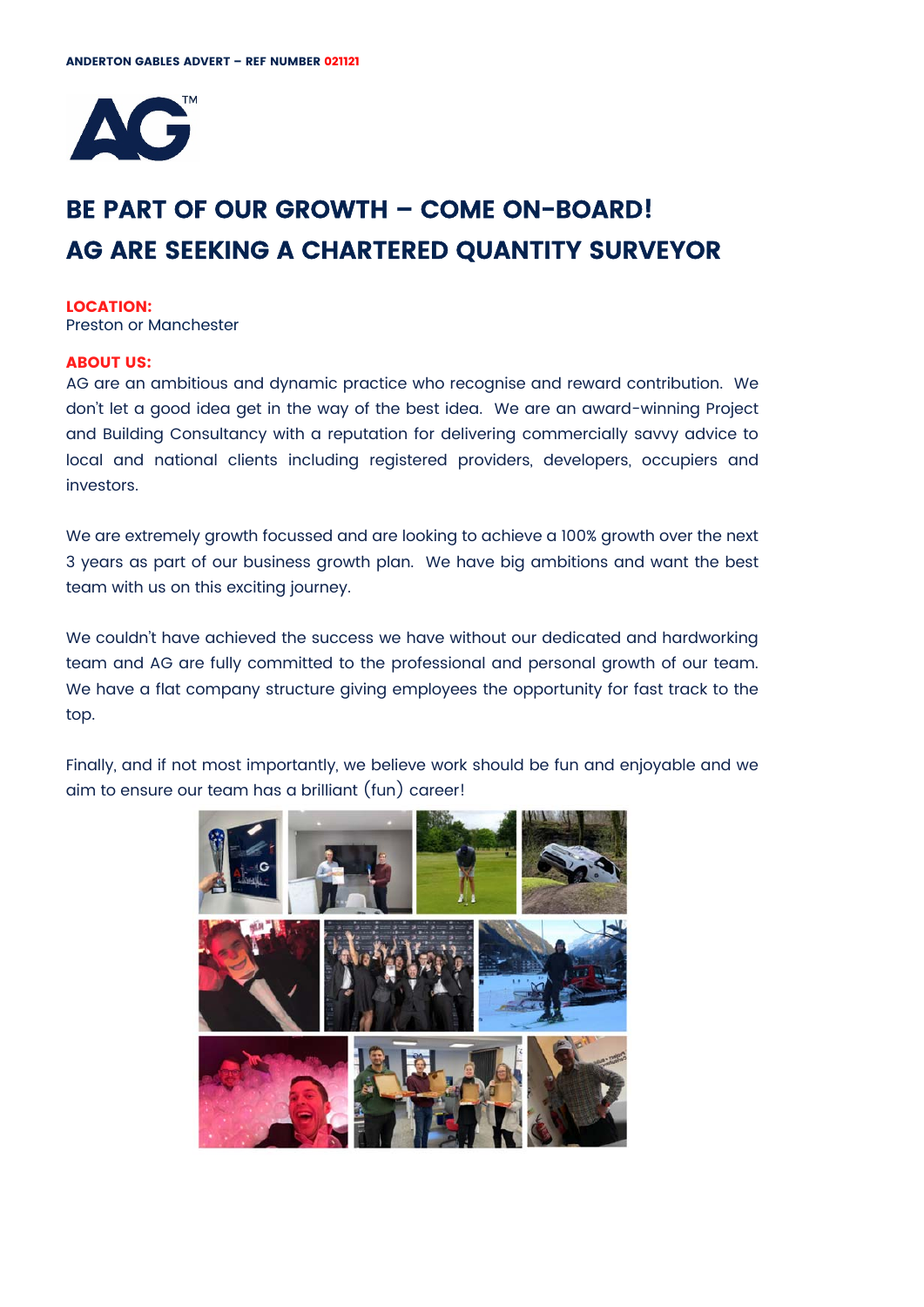#### **THE ROLE:**

# **Includes but not be limited to:**

- Working from either of our Preston & Manchester Offices you will undertake the role of Quantity Surveyor reporting to the Senior Managers periodically.
- You will be responsible for managing a wide variety of schemes throughout their entire project lifecycle, providing support and input where necessary.
- Undertaking a range of roles as dictated by the Client (Contract Administration / Employers Agent / Costs Consultancy Advice).
- Prepare detailed cost estimates / cost plans.
- Prepare tender documentation, Schedules of Work and Employers Requirements using various forms of measurement / Contracts.
- Administer and provide advice on contracts, typically the JCT / NEC forms of contract.
- Prepare and agree interim valuations / final accounts with contractors and issue recommendations for payment. Price variations throughout the duration of a contract and provide cost advice to Clients.
- Provide assistance to other disciplines within the Practice when required. Support and promote growth of the business, networking with existing and potential new Clients as and when required.
- Assisting in training provision to support the APC process.

# **THE PACKAGE:**

# **Includes but not be limited to:**

Recruiting and developing the best people is fundamental to our growth plans and we recognise and reward our employees by offering competitive salaries and transparent bonus scheme and a range of additional benefits that includes:

- **Salary Range (Depending on Experience) £36 to 42K.**
- **Car Allowance £4k**
- **On Target Bonus of £4-6k.** Your potential bonus pot being visible throughout the year and updated monthly.
- Clear and planned progression route Fast track to the top for outstanding performers.
- Core hours working between 10am-4pm with opportunity for flexible working to achieve 40 hours per week.
- 1-1 meetings monthly with your line manager to ensure your wellbeing and personal development.
- AG Academy Training and Development Opportunities .
- 25 days' annual leave (increasing with service) + bank holidays .
- Pension with Employer contribution.
- Wellbeing Support including Financial, Training and Nutrition.
- Vitality Healthcare Package including ½ price membership at Virgin and Nuffield Centres.
- Mileage @0.15ppm and expenses
- Inclusive professional and fun culture.
- Regular Team Social and Charity Events.
- Payment of relevant Professional accreditations.